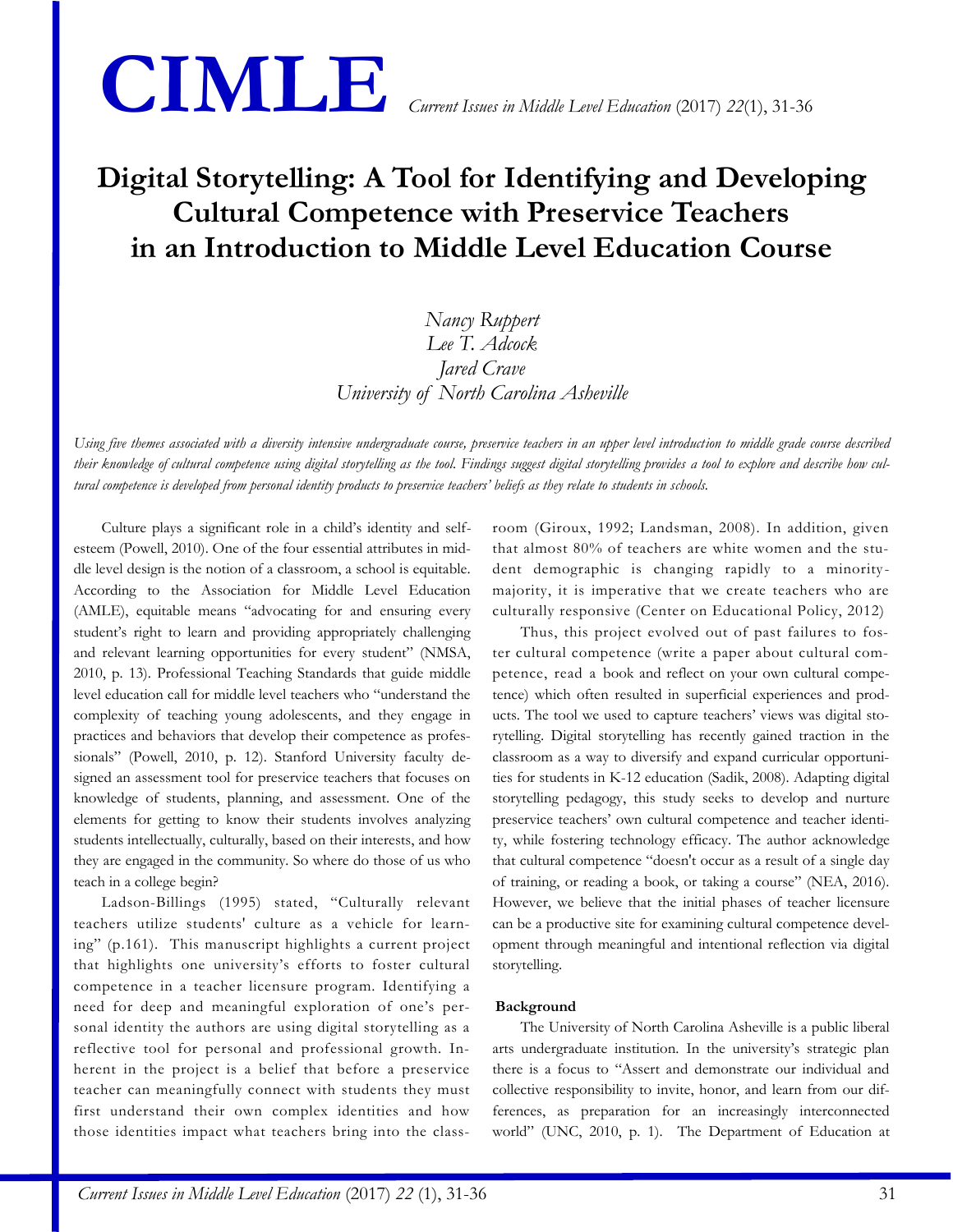UNC Ashville seeks to develop candidates who respect the differences among people and ideas, and learn to clarify and articulate their own values. This project uses a department's intentional use of reflection and technology integration across semesters to examine students' view of their own development as culturally competent teachers.

A university-wide initiatives drives this focus as well. Every department must offer courses that have a Diversity Intensive focus. Faculty at the university can propose Diversity Intensive courses that focus on the following criteria:

- 1. Students understand the socially constructed nature of identities.
- 2. Students understand the significance of individuals' differing relationships to power.
- 3. Students understand how individuals, organizations, and institutions create, perpetuate, or challenge inequality.
- 4. Students understand how multiple identities intersect.
- 5. Students are better equipped to reevaluate their ideas about diversity and difference.

Currently, three courses taken prior to student teaching are diversity intensive. This study examines the second course preservice teachers take. The focus of the first course is goal 1: Students understand the socially constructed nature of identities. This course focuses on Goals 1, 3 and 4.

Across the educational journey of secondary pre-service teachers at UNC Asheville there is a thread that addresses the notion of cultural competence, cultural sensitivity, and cultural relevance. Recently a student commented, "We talk about cultural competence in every class." The professor then shared, "That makes me happy. It means that we are doing our job. We believe that if you are addressing cultural competence through many, many different lenses, then you are going to be going into schools with a much broader view of what it means to meet the needs of all of your students."

# **Our Candidates**

The term colorblind is used by Choi (2008) to describe how colleges of education students, in which the majority of students are white, have difficulty identifying their own understanding of the problems inherent in ignoring race, culture, behavior, and beliefs. Our initial data suggest students beginning the program default to a colorblind position which in their early learning experiences keeps them from opening up to the need to consider multiple aspects of children (Adcock & Crave, 2016). In addition, we have seen that they struggle to understand nuances, yet important, distinguishing characteristics of equality versus equity in classrooms.

However, as candidates progress in their journey we are seeing that a focus on cultural competence, culturally relevant pedagogy, and cultural sensitivity is beginning to develop. Candidates are moving from an awareness of difference, to the importance and value of diversity in classrooms. We acknowledge that cultural competence cannot be developed in a day. Thus, the digital storytelling projects were born out of a belief that intentional, reflective practice early and consistently in a teacher licensure program can begin to change and foster self-efficacy in culturally responsive practices. It is with this in mind that we believe we must provide opportunities for our students to not only reflect on the concept of colorblindness, but also to allow our students to share how their views of colorblind ideology develops over time.

#### **Review of Literature**

Identity has been defined in many different ways by Erickson (1968), Freud (1961), and Vygotsky (1978), which pertain to psychological self-concepts as rational beings. Late in the 20th century, social scientists began to look at identity beyond the individual and self-concept and in a much more culturally embedded way, examining the impact of race, gender, class, ethnicity, nationality, religion, sexual preference, etc. (Anderson, 1991).

Olsen (2008) elaborated on this idea that identity is a crucial component of a teacher, with support for teaching as a social, personal, and culturally embedded act that intimately engage with one's identity. Through these definitions of identity, we frame our projects as an exploration of pre-service teacher's acknowledgement of their identity, and bring to light the importance of acknowledging multiple cultural and personal traits that impact them as individuals and future educators.

We find the following statement by Palmer (1997), also to be particularly significant in teacher development and the shaping of a classroom community. "Good teachers join self, subject, and students in the fabric of life because they teach from an integral and undivided self; they manifest in their own lives, and evoke in their students, a capacity for connectedness" (Palmer, 1997, p.2). Palmer (1997) further stated, "We teach who we are," which aligns with the idea that knowing our identity is important for realizing and owning our biases, stereotypes, and beliefs in order to better understand the perspectives we use when we teach. This further supports the need to develop and foster culturally responsive teachers who are able to equitably respond and embrace the cultures of their students (Ladson-Billings, 1994).

Culturally responsive pedagogy serves as the foundation for the development of teacher identity exploration and formation, based on the notion that unless we know ourselves intimately, we cannot begin to understand the culture or perspectives of those we teach (Ladson-Billings, 1994). As students progress in our courses, through the lens of their own identity, the second course begins to look at cultural identity as our candidates consider the lives of the students they will be teaching.

The lens we address in the second course is cultural competency. We acknowledge the complexity of this term and understand that there are many definitions of cultural competence.

Giroux (1992) stated that understanding how one's beliefs, experiences, values, and assumptions are linked to culture and ultimately to one's teaching, is essential for creating culturally responsive teaching practices. The National Education Association (2016) defined cultural competence as: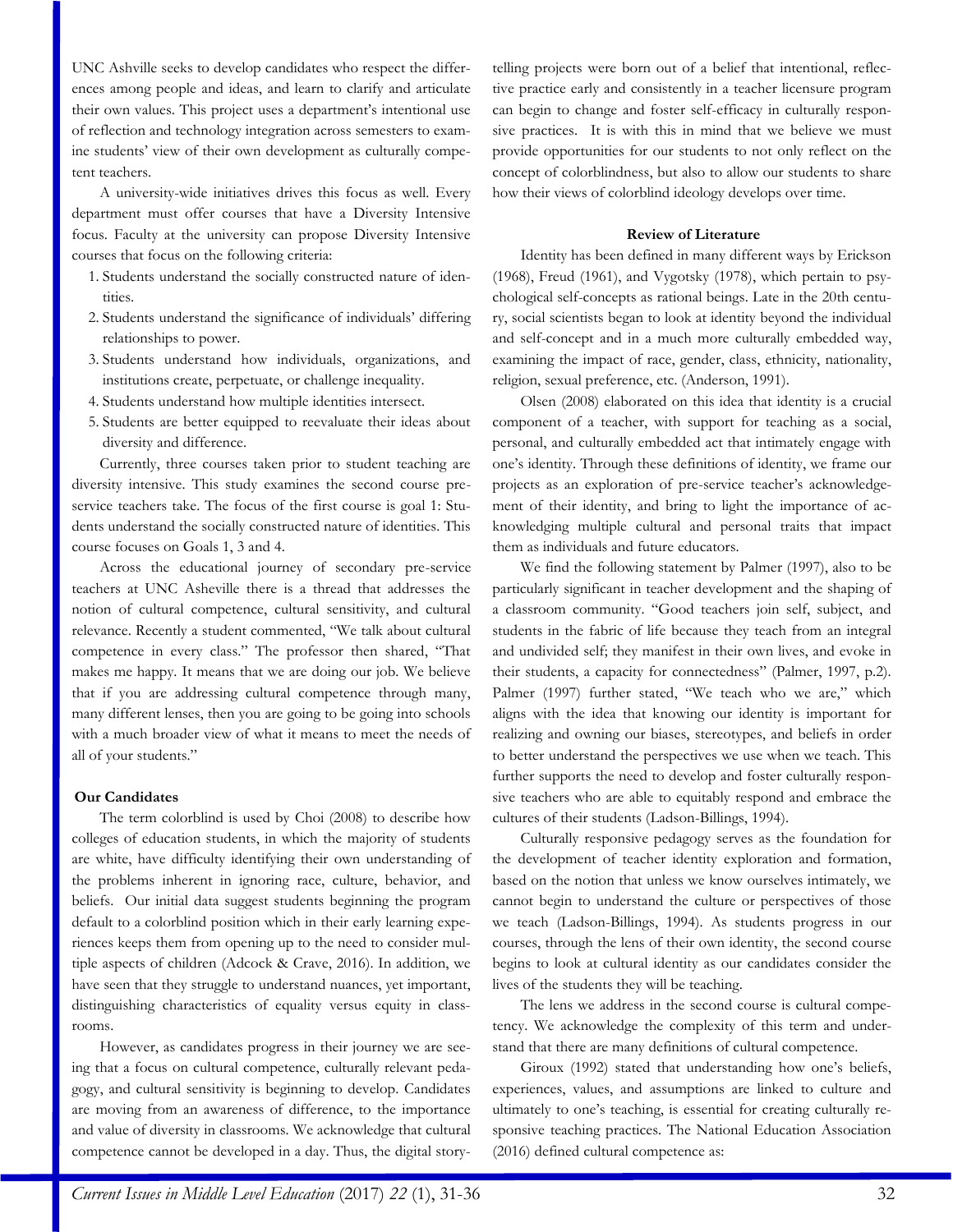the key to thriving in culturally diverse classrooms and schools - and it can be learned, practiced, and institutionalized to better serve diverse students, their families, and their communities. Cultural competence is the ability to successfully teach students who come from a culture or cultures other than our own. It entails developing certain personal and interpersonal awareness and sensitivities, understanding certain bodies of cultural knowledge, and mastering a set of skills that, taken together, underlie effective cross-cultural teaching and culturally responsive teaching (n.p.).

In addition, Gaye (2010) defined culturally responsive teaching as using the cultural knowledge, prior experiences, and performance styles of diverse students to make learning more appropriate and effective for them; it teaches to and through students' strengths.

In order to explore cultural competence, we use digital storytelling as the tool. Digital storytelling (DS) has recently gained traction in the field of education. Digital storytelling as a pedagogical tool can be used in a variety of ways, across multiple contexts to serve various skills levels. While there is no one agreed upon definition of digital storytelling according to the University of Houston (2017) stated:

Digital storytelling at its most basic core is the practice of using computer-based tools to tell stories. There are a wealth of other terms used to describe this practice, such as digital documentaries, computer-based narratives, digital essays, electronic memoirs, interactive storytelling, etc.; but in general, they all revolve around the idea of combining the art of telling stories with a variety of multimedia, including graphics, audio, video, and Web publishing (para. 1).

One of the strengths of using digital storytelling in the classroom is that it employs a wide variety of strategies including standard storytelling, multimedia publication, audio and video recordings, image production and shared mediated events (Skouge & Rao, 2009). The proliferation of digital storytelling in educational settings is partly due to the relatively low cost of digital devices, the ease of learning to create digital stories, and the availability of many sites on the web where stories may be displayed and shared (Meadows, 2003).

While long-term research on digital storytelling is scant, many attest the power of employing digital storytelling in the classroom for teachers and students alike. Robin (2008) posited that teacher created digital stories can help engage students in the content, facilitate discussion on difficult topics, and helping to make abstract content more digestible for students. Heo (2009) argued, "Knowledge and skills of personal technology can be transferred to educational technology settings with the help of digital storytelling" (p. 423). In their global study of DS uses in educational settings, Yuksel, Robin and McNeil (2011) found that student learning was improved across five themes including reflection skills, language skills, higher level thinking skills, social skills, and artistic skills. In addition, they argue that DS in preservice classrooms support deeper reflections on practice, fosters collaboration and critical thinking skills while also supporting constructivist pedagogy.

Recent digital storytelling projects in teacher education include Skouge and Rao's (2009) work with undergraduate and graduate students in an assistive technology class to foster technological proficiency and as a gateway into local community partnerships. Husband (2014) uses DS in a teacher education course to foster 21st century skills and literacies. Tendero (2006) used DS with English preservice students during a field placement to capture classroom moments to reflect upon and revise practice, as well as to develop a teaching consciousness and Green (2011) developed a DS project to help students learn how to teach the writing process. We have begun to use DS in our own pre-service courses to foster classroom community, critical thinking skills, reflection on practice, student engagement and cultural competency.

We have embedded these intellectual underpinnings into both this assignment and our courses, particularly as it relates to the university's goal of creating diversity intensive courses. It is our goal as teacher educators to provide the framework and knowledge for preservice teachers to be culturally responsive educators. As students in classrooms become more diverse, licensure programs need to respond with culturally relevant pedagogy and teaching to prepare new teachers to be culturally responsive (Gay, 2010). Cultural competence is a key component to preservice teachers and the university's development as equitable, just environments that promote inclusivity for all students. Thus, the focus of this project allows us to measure where preservice teachers are in relationship to their cultural competence skills. As a diversity intensive course, the digital storytelling project allows us to measure the following five, UNCA's (2016) five strategic elements that influence student ability to critically think about diversity in society: (a) understand the socially constructed nature of identities; (b) understand the significance of individuals' differing relationships to power; (c) understand how individuals, organizations, and institutions create, perpetuate, or challenge inequality; (d) understand how multiple identities intersect; and (e) students are better equipped to reevaluate their ideas about diversity and difference.

# **The Projects: Digital Storytelling in an introduction to middle grades course**

Digital Storytelling is currently being used in two courses. The first course candidates take is an introduction to education course (EDUC 210: Teaching and Learning in the 21st Century). In this course, candidates look at their own identity as it relates to their own understanding of familial, social, cultural, and racial/ ethnic influences affect one's own identity. In a second course candidates create a digital story around the themes identified in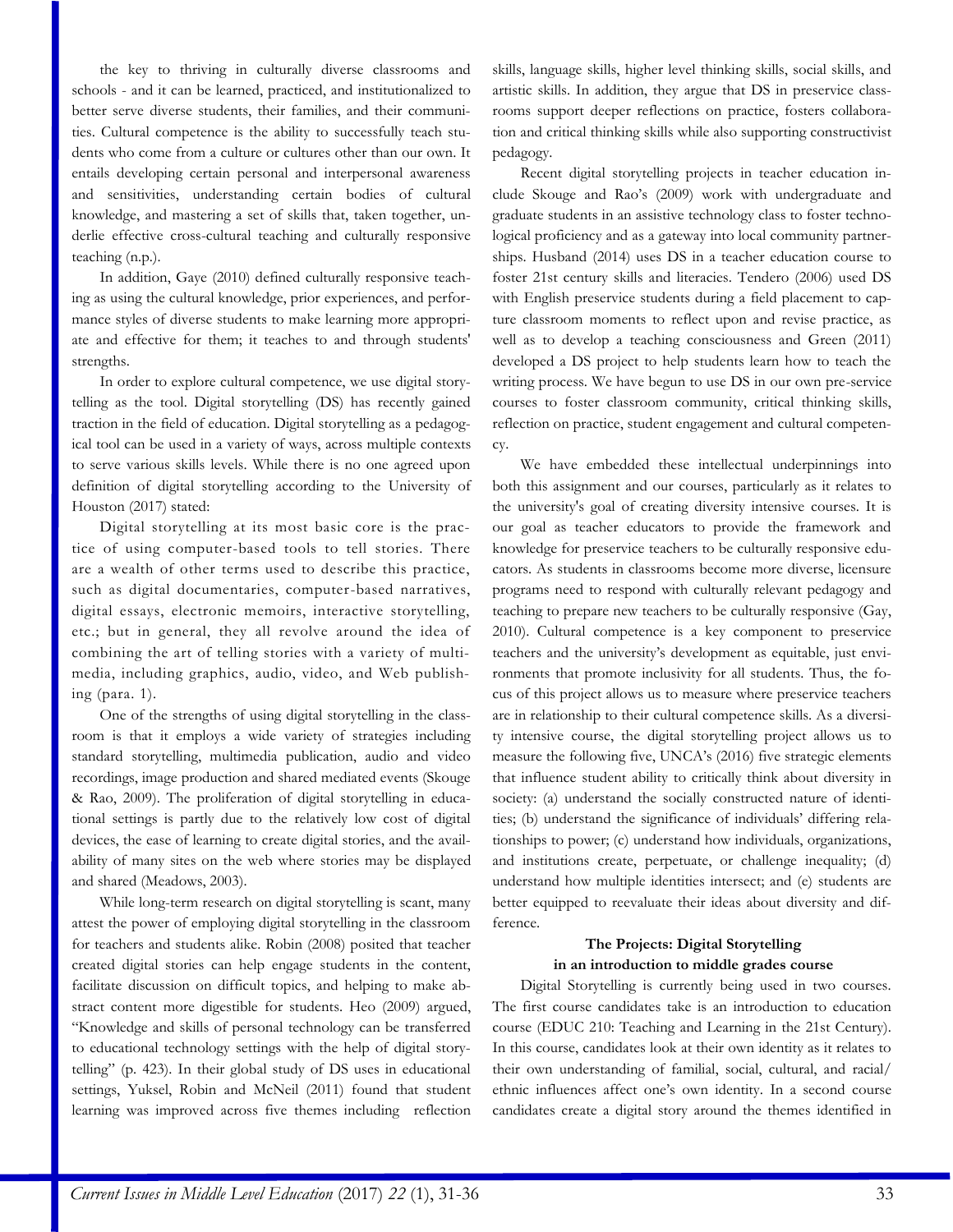|                                                                                                                             |    | % excellent   % good   % adequate   % needs | improvement | % unacceptable |
|-----------------------------------------------------------------------------------------------------------------------------|----|---------------------------------------------|-------------|----------------|
| SLO 1 - Students understand the socially constructed nature of 93<br>identities                                             |    |                                             |             |                |
| SLO 2 - Students understand the significance of individuals' 88<br>differing relationships to power                         |    | 12                                          |             |                |
| SLO 3 - Students understand how individuals, organizations,<br>and institutions create perpetual, or challenging inequality | 56 |                                             | 44          |                |
| SLO 4 - Students understand how multiple identities intersect                                                               | 88 | 12                                          |             |                |
| SLO 5 - Students are better equipped to reevaluate their ideas 50<br>about diversity and difference                         |    | 50                                          |             |                |

the university's Diversity Intensive courses. Candidates use their knowledge and experiences associated with field work and research to address the five "student learning outcomes."

Based on the outcomes of these digital stories we have begun to consider what level of cultural competence our candidates are. It is hypothesized that as pre-service teachers develop theory and reflect on practice, their views of cultural competence will develop along the line of the cultural competence skills that are outlined from the NEA. In order to test this hypothesis, we used a rubric designed by the Diversity Intensive Committee at UNCA. Each product was scored using a five-point rubric: excellent, good, adequate, needs improvement, or unacceptable. Simple percentages of student scores were calculated.

#### **Findings**

Candidates completed a digital story using five Student Learning Objectives (see *Appendix)*, based on something they love to do and relating it to teaching. The project was worth 100 points. The project had to be between 3-5 minutes, include at least 6 images, music and voice-over. A rubric was provided by the Diversity Intensive Committee, and projects were scored. The following illustrates the breakdown of student performance on each of the five SLOs. *See Table 1, page 33.*

# **Considerations and Discussion**

Viewing these digital stories resulted in common themes across student products such as personal identity and how identities intersect. In the initial course at our institution, students focus on Goal 1: individual identity (Grant & Bolin, 2016). In this second course, students were able to relate their theory to their experiences based on teaching rather than past experiences. We were able to see that by the second course all of the goals were being addressed by at least half of the students. Instead of focusing exclusively on the student's identity, the second project asked candidates to consider how the following elements are viewed through the lens of their future students. The project focused on Goals 1, 2 and 4. To that end, the highest ratings were with these goals.

The Diversity Intensive Student Learning Outcomes gives our students a framework to develop their own understanding of and application for developing cultural competence. The framework gave the Diversity Committee insight into how our students respond to the language of cultural competence. These goals gave us a common language to share with our students and gave them areas to focus on throughout their coursework and field work. The project allowed them to take the themes provided and apply them to their knowledge of how cultural competence plays into becoming a teacher.

We believe there are several reasons why digital storytelling is useful in teacher education and, in particular, this project. First, it allowed for multiple intersection such as technological skill development, pedagogical development, multiple narratives in the classroom, creativity, and critical thinking skills. Integrating technology into our own coursework and teaching candidates how to use technology is a win-win situation. It was engaging and students consistently responded positively to the opportunity to learn and use technology. Anecdotally, they were able to see how these kinds of projects can be transferred to the middle school classroom.

In order for students to develop cultural competence we believe they must reflect on their identities, even those areas that are difficult for them, namely their racial, ethnic, class gender, etc., and how their backgrounds define them positively or negatively. This project provided a creative space for students who do not normally speak in class to shine.

A major part of moving from a paper project to a digital story for us was that our students became more connected to their words. They had to represent their ideas in multiple ways, narration, visual performance, musicality, pace etc. Papers, too often,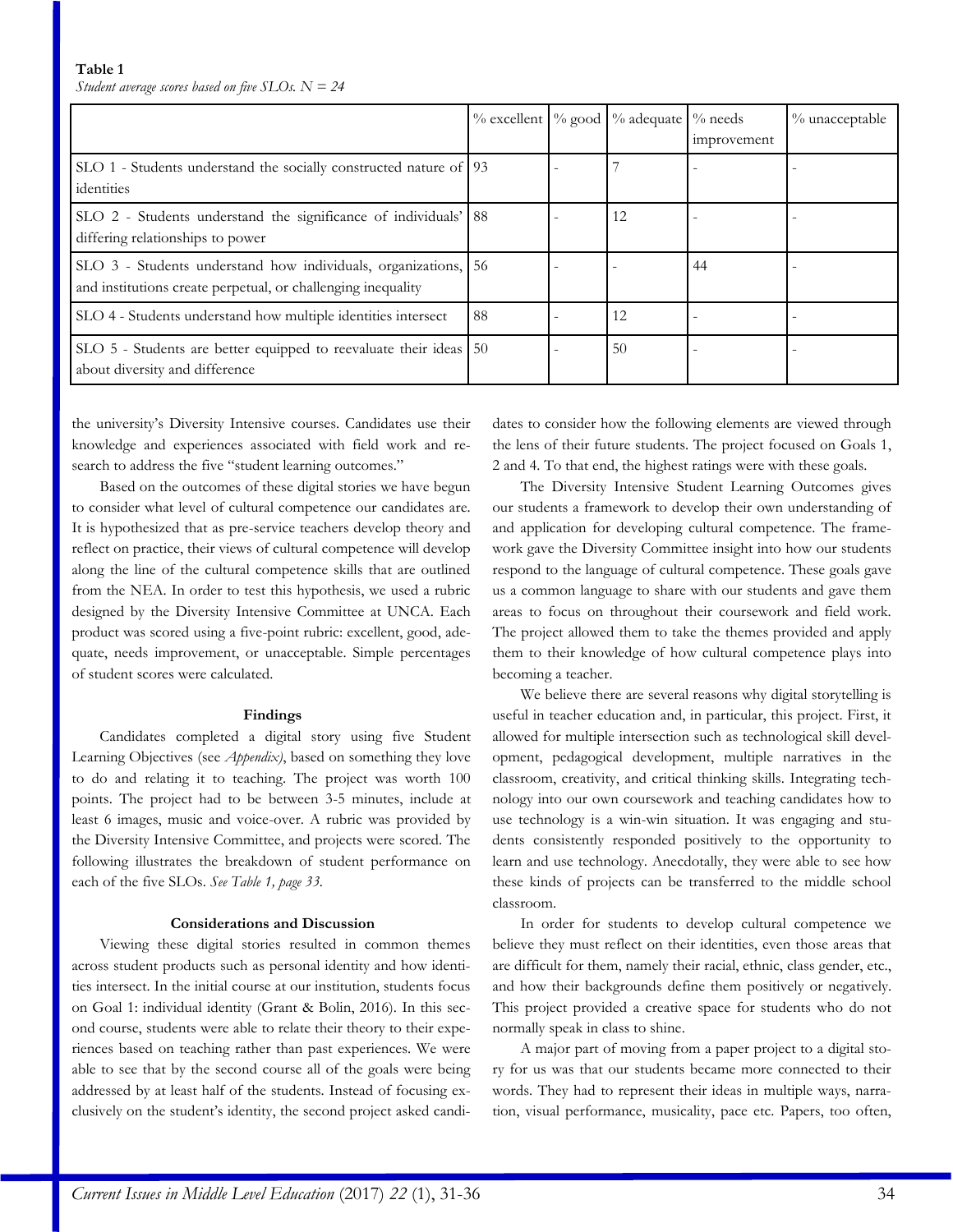particularly as it relates to tough topics, tend to be superficial. We find digital storytelling allows for and pushes our students to dig deeper into content and reflection. Our intent is to continue to explore ways our students are implementing cultural competence by examining their practices during student teaching.

#### **References**

- Anderson, B. (1991). *Imagined communities: Reflections on the origin and spread of nationalism.* London: Verso.
- Choi, J. (2008). Unlearning colorblind ideologies in education class. *Educational Foundations, 22*(3/4), 53-71.
- Erikson, E. (1968). *Identity, youth, and crisis*. NY: W.W. Norton
- Freud, S. In McGuire, W., & Jung, C. (1974). *The Freud/Jung letters: The correspondence between Sigmund Freud and C.G. Jung. Princeton*. NJ: Princeton University Press.
- Gay, G. (2010). *Culturally responsive teaching: Theory, research, and practice.* NY: Teachers College Press.
- Giroux, H. (1992). *Border crossings: Cultural workers and the politics of education.* NY: Routledge.
- Grant, N.S., & Bolin, B.L. (2016). Digital storytelling: A method for engaging students and
- increasing cultural competency. *The Journal of Effective Teaching, 16* (3), 44-61. Retrieved from http://www.uncw.edu/jet/ articles/Vol16\_3/Grant.pdf
- Green, M. (2011). Teaching the writing process through digital storytelling in pre-service education (Doctoral dissertation). Retrieved from http://oaktrust.library.tamu.edu/bitstream/ handle/1969.1/ETD-TAMU-2011-05-9416/GREEN-DISSERTATION.pdf
- Heo, M. (2009). Digital storytelling: An empirical study of the impact of digital storytelling on pre-service teachers' selfefficacy and dispositions towards educational technology. *Journal of Educational Multimedia and Hypermedia, 18*(4), 405- 428.
- Husband, T. (2014). Developing 21st century skills in teacher education through digital storytelling. *Gauisus*, *2,* 1-16. Retrieved from http://sotl.illinoisstate.edu/downloads/ gauisus/HusbandVolume2.pdf
- Ladson-Billings, G. (1995). But that's just good teaching! The case for culturally relevant pedagogy. *Theory into practice, 34*(3), 159-165.
- Ladson-Billings, G. (1994). *The dreamkeepers*. San Francisco: Jossey -Bass Publishing Co.
- Landsman, J. (2008). *Growing up white: A veteran teacher reflects on racism*. Lanham, MD: Rowman & Littlefield Education.
- Meadows, D. (2003). Digital storytelling: Research-based practice in new media. *Visual Communication, 2*(2), 189-193.
- National Education Association (2016). *Diversity toolkit: Cultural competence for educators*. Retrieved from http://www.nea.org/ tools/30402.htm
- National Education Association (2016) *Definition of cultural competence*. Retrieved from http://www.nea.org/assets/docs/ PB13\_CulturalCompetence08.pdf
- National Middle School Association (1992). *This we believe: Keys to educating young adolescents*. OH: Author.
- Olsen, B. (2008). *Teaching what they learn, learning what they live: How teachers' personal histories shape their professional development.* Boulder, CO: Paradigm Publishers.
- Palmer, P. (1998). *The courage to teach: Exploring the inner landscape of a teacher's life.* San Francisco, CA: Jossey-Bass.
- Powell, S. (2015). *Introduction to middle level education.* Boston, MA: Pearson.
- Robin, B. R. (2008). Digital storytelling: A powerful technology tool for the 21st century classroom. *Theory into Practice, 47*(3), 220-228.
- Sadik, A. (2008). Digital storytelling: A meaningful, technologyintegrated approach for engaged student learning. *Educational Technology Research and Development, 56*(4), 487-506
- Skouge, J. R., & Rao, K. (2009). Digital Storytelling in Teacher Education: Creating Transformations through Narrative. *Educational Perspectives, 42,* 54-60.
- Tendero, A. (2006). Facing versions of the self: The effects of digital storytelling on English education. *Contemporary Issues in Technology and Teacher Education* [Online serial], 6(2). Retrieved from http://www.citejournal.org/volume-6/issue-2-06/ english-language-arts/facing-versions-of-the-self-the-effectsof-digital-storytelling-on-english-education
- Vygotsky, L. (1978). *Mind in society: The development of higher psychological processes*. Cambridge, MA: Harvard University Press.
- University of Houston (2017). *What is digital storytelling?* Retrieved from https://digitalstorytelling.coe.uh.edu/page.cfm? id=27&cid=27
- University of North Carolina Asheville (2010). *Strategic plan.* Retrieved from https://sacs2012.unca.edu/sites/default/files/ Document\_Library/Comprehensive/3\_2\_6/3\_2\_6\_R16.pdf
- University of North Carolina Asheville (2016). *Diversity intensives*. Retrieved from https://registrar.unca.edu/diversityintensives
- Yuksel, P., Robin, B., & McNeil, S. (2011). Educational uses of digital storytelling all around the world. Retrieved from http://digitalstorytelling.coe.uh.edu/survey/ SITE\_DigitalStorytelling.pdf